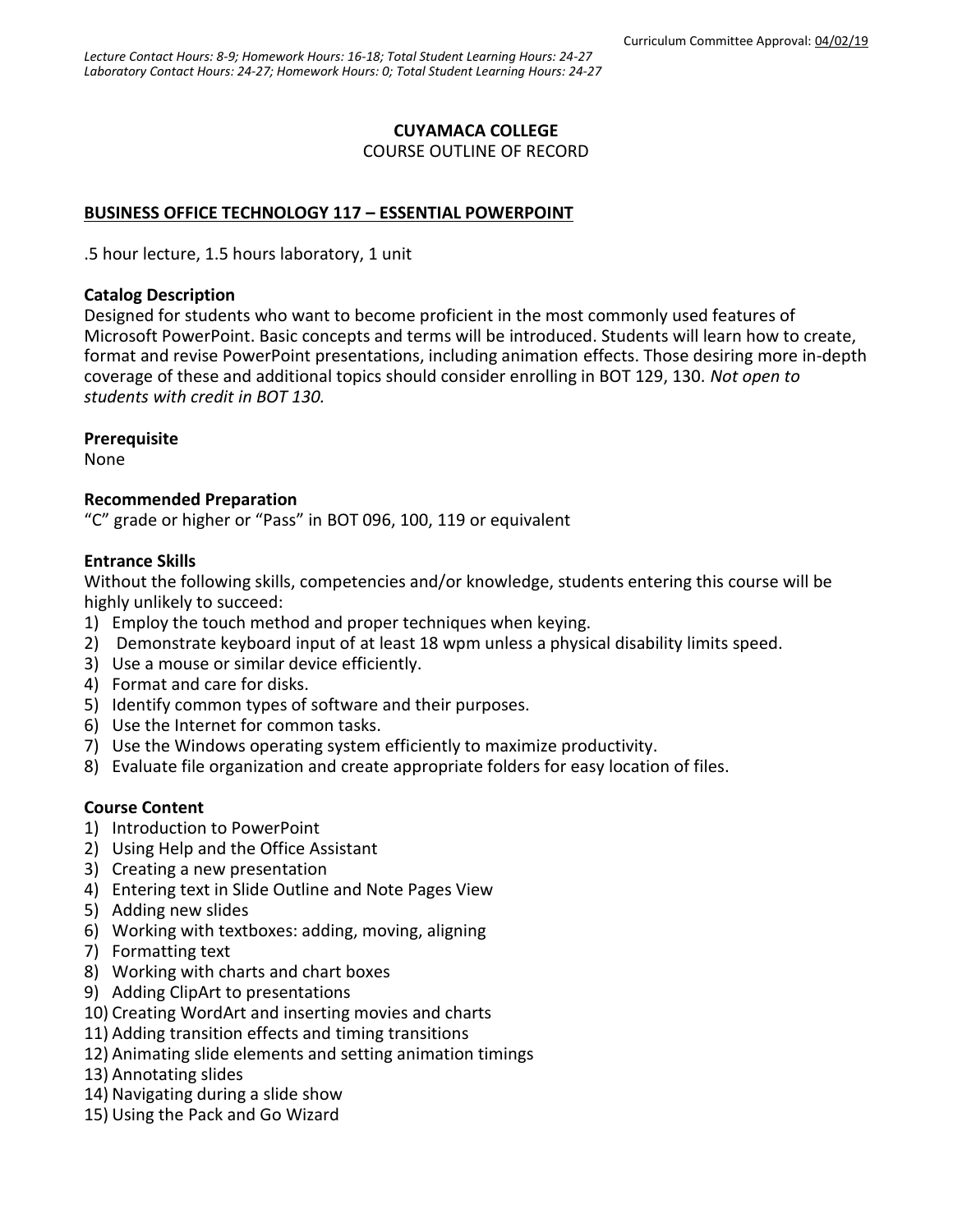#### **Course Objectives**

Students will be able to:

- 1) Use PowerPoint to create presentations.
- 2) Identify elements of a PowerPoint presentation and different editing screens using proper terminology.
- 3) Analyze and revise presentations to maximize their impact using criteria described in class.
- 4) Use the proofreading and editing features of PowerPoint to assure accuracy and correctness of presentations.
- 5) Use slide layouts, backgrounds, font enhancements, slide designs, and color schemes to maximize effectiveness of presentations using criteria described in class.
- 6) Use outline and slide sorter views to organize presentations.
- 7) Apply animation and transition effects to maximize the impact of presentations using criteria explained in class.
- 8) Use charts, organization charts and tables to present data.
- 9) Use clip art, photos, video clips, WordArt and other graphics to increase effectiveness of presentations.
- 10) Use drawing tools to modify existing graphics and create original ones.
- 11) Exchange information with other Office programs, especially Word outlines.

## **Method of Evaluation**

A grading system will be established by the instructor and implemented uniformly. Grades will be based on demonstrated proficiency in subject matter determined by multiple measurements for evaluation, one of which must be essay exams, skills demonstration or, where appropriate, the symbol system.

- 1) Exercises and assessments that measure students' ability to:
	- a. Organize data into an effective PowerPoint presentation.
	- b. Use PowerPoint editing features efficiently.
	- c. Modify PowerPoint presentations to increase accuracy and effectiveness.
	- d. Use various graphic elements to enhance presentations.
- 2) Tests, midterm and final exams including practical demonstrations that measure students' ability to:
	- a. Identify and use elements of a PowerPoint presentation and different editing screens.
	- b. Create and enhance presentations using data from other Office applications.
	- c. Increase effectiveness of presentations.

# **Special Materials Required of Student**

Electronic storage media

## **Minimum Instructional Facilities**

Computer lab with appropriate software

## **Method of Instruction**

- 1) One-on-one lecture and/or group lecture
- 2) Self-paced reading, hands-on practice, assignments and projects
- 3) Individual assistance

## **Out-of-Class Assignments**

Assigned textbook reading

## **Texts and References**

- 1) Required (representative example): Rutkosky, et al., *Marquee Series: Microsoft PowerPoint 365*, *2019 Edition,* Paradigm Publishing, 2020.
- 2) Supplemental: None